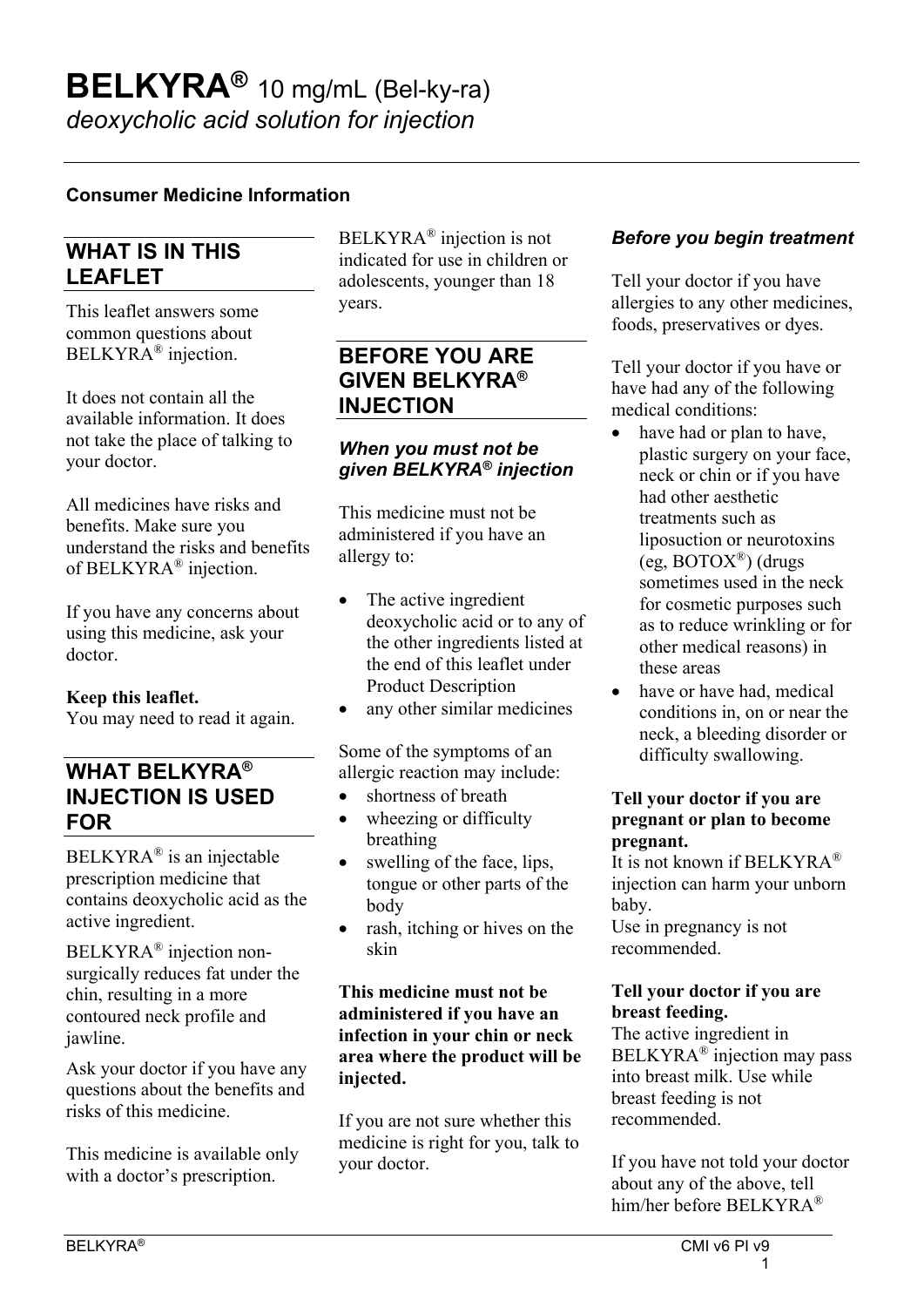injection is administered.

## *Taking other medicines*

Tell your doctor if you are taking any other medicines, including any that you get without a prescription from your pharmacy, supermarket or health food shop.

Some medicines may interfere with each other. Your doctor and pharmacist have more information on medicines to be careful with or avoid while being given this medicine.

# **HOW BELKYRA® INJECTION IS GIVEN**

A doctor will administer BELKYRA® injection by injecting small amounts of this medicine in several locations in your treatment area approximately every 4 weeks for up to 6 treatments or until the desired result is achieved.

Follow all directions given by your doctor carefully. They may differ from the information contained in this leaflet.

## *How much is given*

Your doctor will determine how many injections you need based on the amount of excess fat you have under your chin. You may need up to 50 injections per treatment session.

### *How long will BELKYRA® injection be given*

The total number of treatment sessions needed to achieve a satisfactory response depends upon the individual. Your doctor will determine how many treatments you need. No more than 6 treatments can be given. They should be no

closer than a minimum of 4 weeks apart.

## *If you are given too much (overdose)*

Immediately telephone your doctor or the **Poisons Information Centre (Australia: telephone 13 11 26; New Zealand: telephone 0800 POISON or 0800 764 766)** or go to Accident and Emergency at the nearest hospital, if you think that you have been given too much BELKYRA® injection. Do this even if there are no signs of discomfort or poisoning.

You may need urgent medical attention.

## **WHILE YOU ARE BEING GIVEN BELKYRA® INJECTION**

## *Things you must do*

If you are about to be started on any new medicine, remind your doctor and pharmacist that you are being given BELKYRA® injection.

Tell any other doctors, dentists and pharmacists who treat you that you are being given this medicine.

If you become pregnant while being given this medicine, tell your doctor immediately.

Keep all your doctor's appointments so that your progress can be checked.

## *Things to be careful of*

This medicine is not expected to affect your ability to drive a car or operate machinery.

# **SIDE EFFECTS**

Tell your doctor or pharmacist as soon as possible if you do not feel well while BELKYRA® injection is being administered.

All medicines can have side effects. Sometimes they are serious, most of the time they are not. You may need medical attention if you get some of the side effects.

Do not be alarmed by the following lists of side effects. You may not experience any of them. Most patients experience mild or moderate pain or discomfort at the time BELKYRA® injection is injected.

Ask your doctor or pharmacist to answer any questions you may have.

### **Tell your doctor or pharmacist if you notice any of the following and they worry you:**

- bruising
- pain
- numbness
- swelling
- redness
- tingling
- formation of small areas of hardness
- itching around the treatment area
- high blood pressure

These are mild or moderate side effects of the medicine and are short-lived. Your doctor may ask you to use ice/cold packs, paracetamol, ibuprofen or other ways to reduce side effects.

### **Tell your doctor as soon as possible if you notice any of the following:**